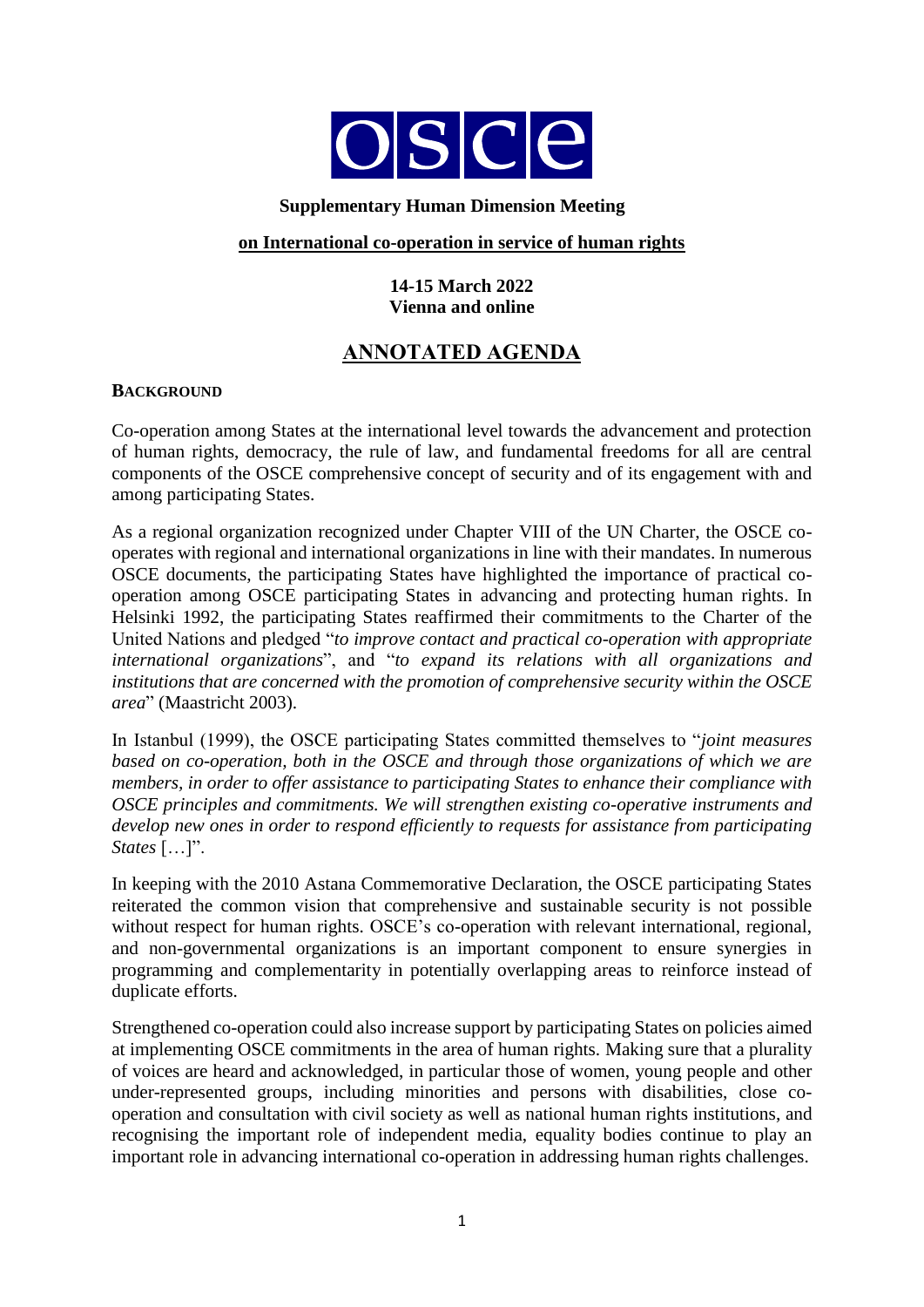The Supplementary Human Dimension Meeting (SHDM) will examine the ways in which international co-operation can effectively advance and protect human rights for all in line with OSCE commitments. The SHDM will provide a platform for an exchange of views among OSCE participating States, OSCE institutions and other executive structures and a variety of international organizations, civil society and other stakeholders on the identification of good and promising practices for effective international co-operation in the service of human rights. The SHDM will also focus on identifying concrete aspects of the human dimension, which can be strengthened by more effective co-operation by OSCE participating States, with a view to improving the implementation of OSCE commitments.

Discussions are expected to result in recommendations for ways to build upon the co-operation between OSCE structures and other stakeholders to better assist OSCE participating States in implementing existing human dimension commitments and encourage further progress.

#### **DAY 1, 14 MARCH 2022**

| $13.30 - 14.30$ | <b>Side Events</b>     |  |
|-----------------|------------------------|--|
|                 |                        |  |
| $15.00 - 16.00$ | <b>OPENING SESSION</b> |  |

*Opening remarks Introductory addresses Technical information*

# **16.00 – 18.00 SESSION I: Role of OSCE institutions and structures**

States have the primary responsibility for implementing the OSCE human dimension commitments, including in the area of human rights, and have established and mandated OSCE executive structures to assist them. These structures include the OSCE Secretariat, the OSCE Field Operations and the Institutions of the OSCE, namely the Office for Democratic Institutions and Human Rights (ODIHR), the Representative on the Freedom of the Media (RFoM) and the High Commissioner on National Minorities (HCNM), as well as the Parliamentary Assembly of the OSCE. The mandates of OSCE structures often specifically include tasks to establish co-operation with regional and international organizations to avoid overlap and duplication and increase effectiveness.

ODIHR works closely with civil society, and actively co-operates with the UN, Council of Europe, and other regional governmental organizations, in line with its mandate "*to work closely with other institutions active in the field of democratic institution building and human rights, particularly the Council of Europe and the European Commission for Democracy Through Law (Venice Commission)*" (Prague 1992) and to "*consult and co-operate with relevant bodies of the Council of Europe and examine ways how they can contribute to*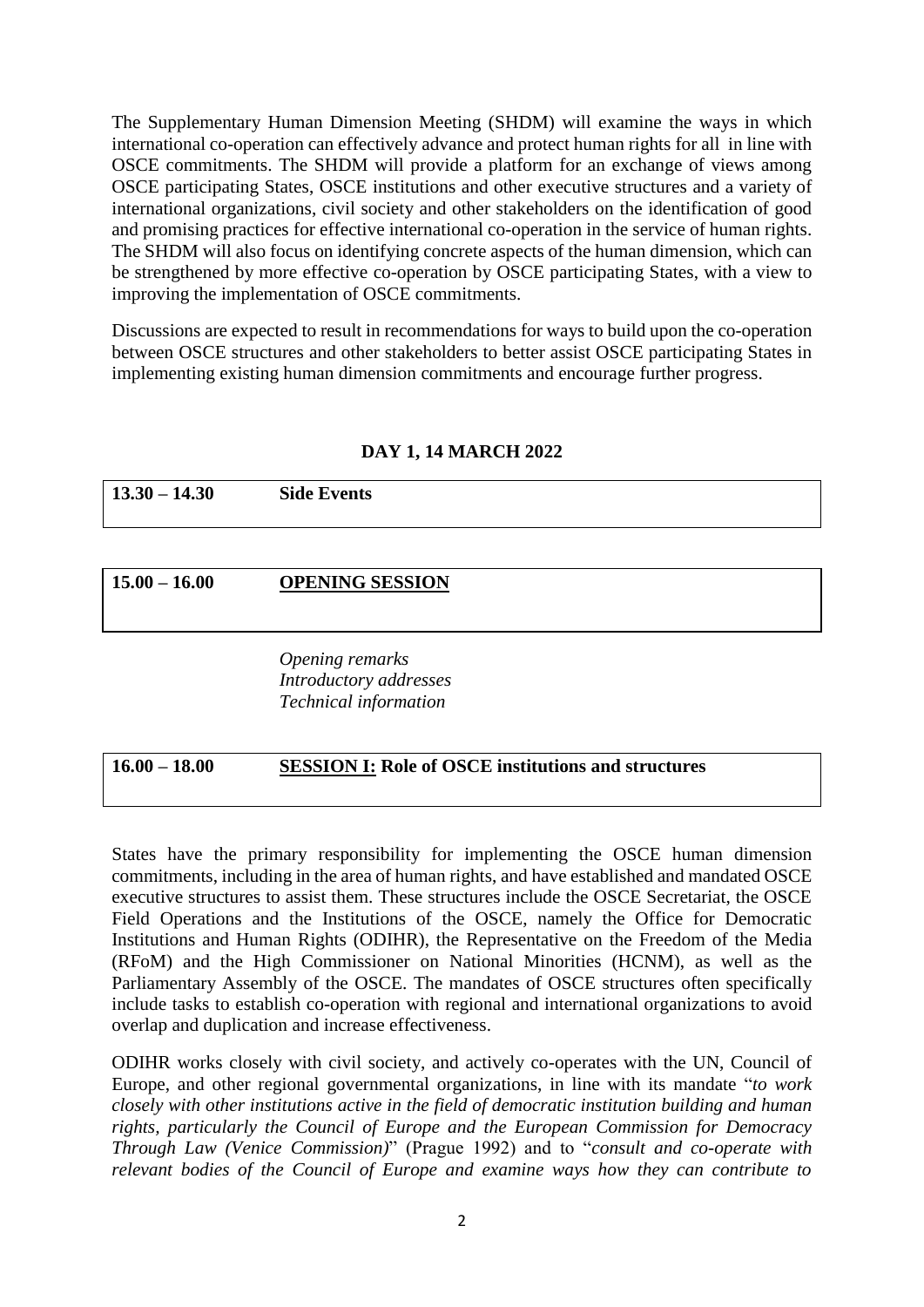*ODIHR's activities*" (Helsinki 1992). Regular co-operation with OHCHR, UN Special Procedures, UNODC, UNESCO, Council of Europe and its specialized bodies such as CPT, Venice Commission and GRETA has resulted in joint legislative reviews, drafting of guidelines on a number of fundamental freedoms, monitoring the observance of specific human rights and risks of statelessness associated with migration, offering a platform to human rights defenders and journalists, developing practical tools and capacity-building materials for State officials and civil society. At the same time, ODIHR's co-operation with non-governmental organizationsis key in furthering the implementation of OSCE commitments, as acknowledged in the 1990 OSCE Charter of Paris.

HCNM uses quiet diplomacy and early action to seek resolution of ethnic tensions that might endanger peace and security. According to the mandate, in considering a situation, the High Commissioner will take fully account of democratic means and international instruments to respond to it, and their utilization by the parties involved. All nine sets of the HCNM's thematic Recommendations broadly refer to international standards, including human rights standards from the UN, OSCE and Council of Europe, as guiding principles for the protection of vulnerable groups, including national minorities. This approach calls for efforts that emphasize the importance of implementation of already existing international standards and the HCNM's recommendations and guidelines, to build more peaceful and cohesive societies. The HCNM's overall approach to international co-operation is to provide a co-ordinated response to create a sustainable and stable future for everyone, including national minorities. To that effect, the High Commissioner actively engages with participating States as well as with civil society, and actively cooperates with the UN, Council of Europe, and other regional governmental organizations.

The RFoM mandate underlines that, "*The OSCE Representative on Freedom of the Media will co-operate, on the basis of regular contacts, with relevant international organizations, including the United Nations and its specialized agencies and the Council of Europe, with a view to enhancing co-ordination and avoiding duplication*". The RFoM closely co-operates with a variety of international and regional actors across the OSCE region, in order to ensure, for example, a broad exchange of information on media freedom violations and developments, to compile substantiated legal reviews, develop comprehensive policy guidance and advance the implementation of recommendations and commitments. For instance, the RFoM collaborates with several UN structures such as UNESCO, the OHCHR and UN Special Rapporteurs, regional organizations such as the Council of Europe and various of its committees, and the EU and its institutions. Together with the UN Special Rapporteur on Freedom of Opinion and Expression, the Organization of American States Special Rapporteur on Freedom of Expression, and the African Commission on Human and Peoples' Rights Special Rapporteur on Freedom of Expression and Access to Information, the RFoM annually issues a Joint Declaration on a pertinent issue pertaining to freedom of expression and media freedom. The RFoM also co-ordinates and cooperates with a wide range of civil society organizations and media representatives, on the international, regional and local level.

The OSCE Field Operations work closely on the ground with local and international nongovernmental organisations as participants in programmatic activities across a broad range of issues, as stakeholders in field operations' work, and as implementing partners. They cooperate and co-ordinate closely with other actors including international and regional organisations. Field operations also co-operate closely with the OSCE institutions and, where appropriate, support their activities in the field.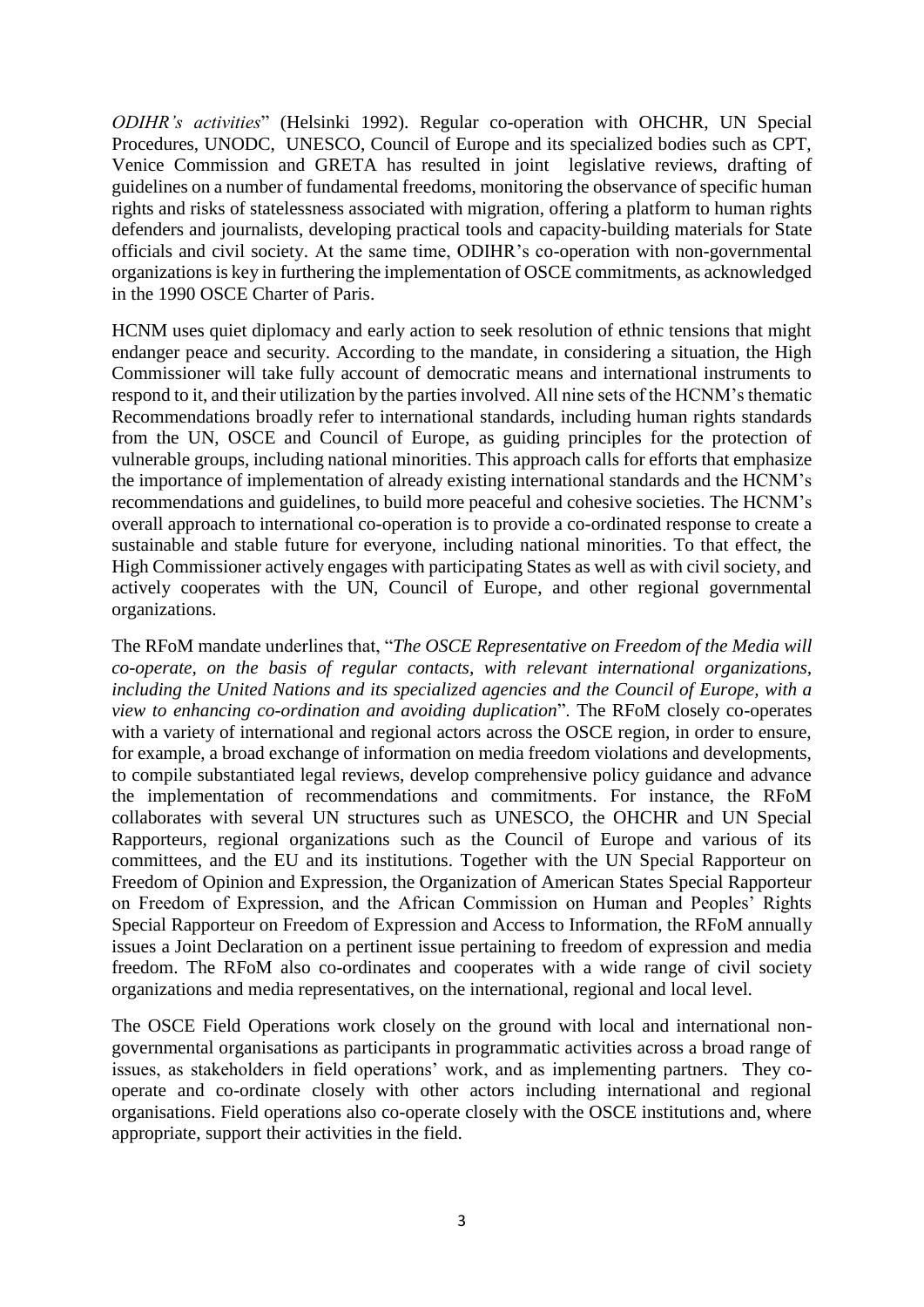Strengthened co-operation allows for coherent and co-ordinated response to specific threats and challenges faced by the 57 OSCE participating States in the implementation of their human dimension commitments and protecting fundamental human rights. This Working Session will focus on how the OSCE institutions and structures can better promote commitments in the area of human rights, by learning from and increasing their co-operation with international, regional and non-governmental organizations to better assist OSCE participating States in implementing existing human dimension commitments and encourage further progress.

### **Thus, participants could consider:**

- How can the OSCE participating States better implement their human rights commitments based on the collaborative efforts of OSCE institutions and structures and how can they reinforce OSCE Field operations' work in this area?
- What role can OSCE Field Operations play in strengthening international co-operation with international, regional and non-governmental organizations to the benefit of other OSCE institutions and structures in service of human rights?
- How can OSCE institutions and structures increase co-operation with nongovernmental organizations in advancing and protecting human rights?

# **DAY 2, 15 MARCH 2022**

| $9.00 -$<br>10.00 | <b>Side Events</b> |  |
|-------------------|--------------------|--|
|                   |                    |  |

# **10.30 – 12.30 SESSION II: Effective multilateralism: co-operation of and with intergovernmental and non-governmental organizations**

Effective multilateralism is mutually beneficial for all concerned, as it helps to avoid duplication and improves the exchange of information. Multilateral co-operation between the OSCE and other intergovernmental and non-governmental organizations takes place in a range of different areas, in different fora, at different levels and through various formal and informal mechanisms and arrangements.

Over the years, the OSCE has established a variety of formal or less formal mechanisms to cooperate and co-ordinate with international and regional organizations such as the United Nations, its special rapporteurs and specialized agencies, the Council of Europe and its subentities, the European Union, the International Holocaust Remembrance Alliance, Interpol, and Europol, among others (see e.g., Maastricht 2003). Other co-operation mechanisms between the OSCE and international and regional organizations also exist, such as collaborative projects and regular consultations and staff meetings between the OSCE Field Operations and OSCE Institutions and the United Nations, the Council of Europe and the European Union. These international co-operation mechanisms substantially contribute to advancing and protecting human rights and comprehensive security in the OSCE region in accordance with the OSCE commitments.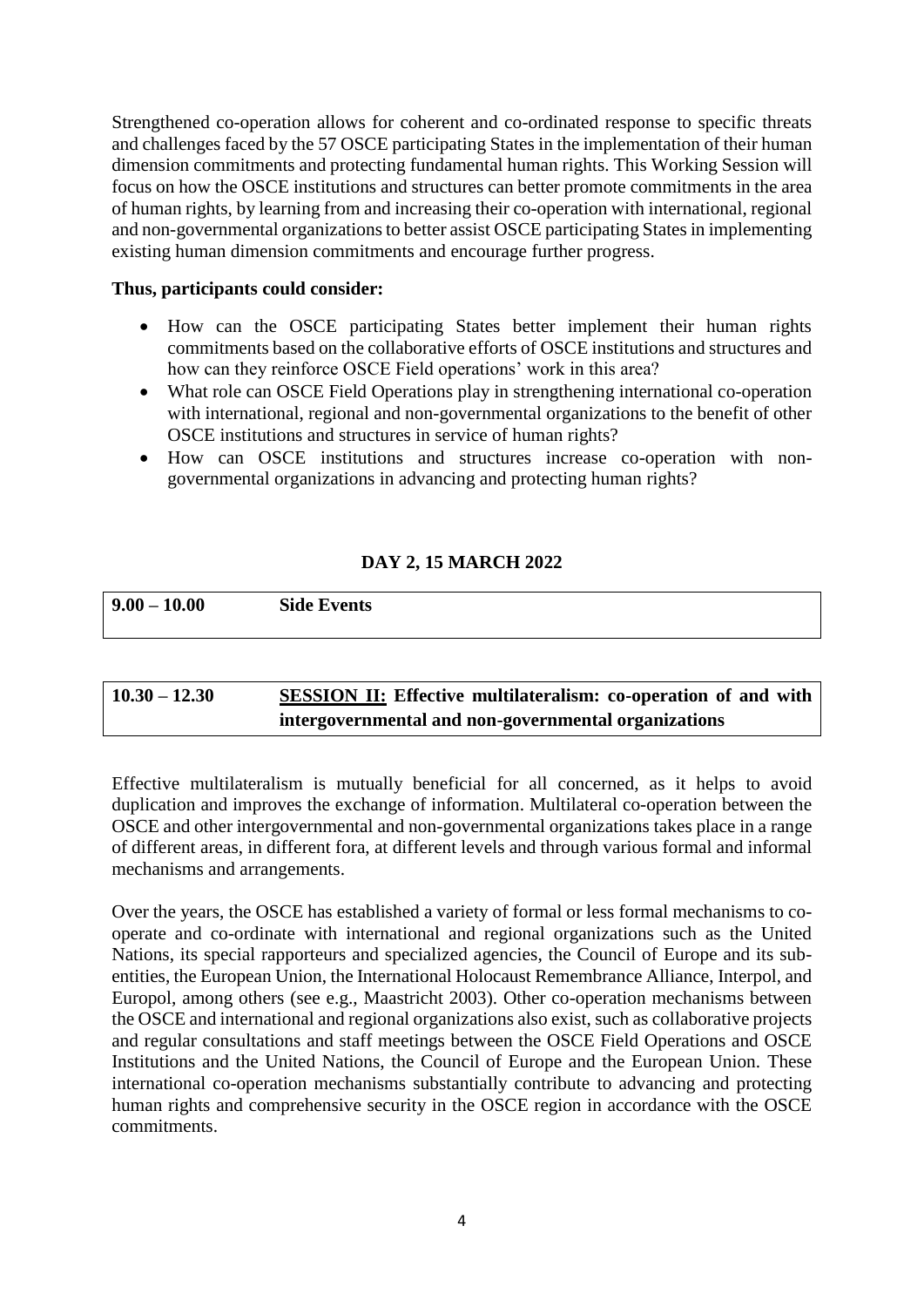Several OSCE human dimension commitments specifically recognize the complementary role that civil society plays in these efforts. Non-governmental organizations can contribute their expertise and experience to exploring how the OSCE and relevant regional and international organizations can better promote OSCE commitments, by making recommendations on how existing co-operation can profit from and better integrate information provided by civil society networks and build on their advocacy efforts with OSCE participating States. This contribution in return will "*enhance the ability of NGOs to make their full contribution to the further development of civil society and respect for human rights and fundamental freedoms*" (Istanbul 1999).

Keeping in mind resource constraints and respective mandates, efforts to strengthen cooperation of and with intergovernmental and non-governmental organizations should be further enhanced across the OSCE region. The work done by OSCE institutions and structures in the field of the digital transformations or on rights of the child and youth can provide in this regard a useful example of effective multilateralism.

Since 1990 in Copenhagen, the OSCE participating States decided to accord particular attention to the recognition of the rights of the child, including his or her individual freedoms, and right to special protection against all forms of violence and exploitation. OSCE commitments have been adopted to protect human rights of migrant children (Vienna 1989), protect trafficking of children and young people (Maastricht 2003), education of children especially in Roma and Sinti communities (Helsinki 2008), and safeguard against sexual and labor exploitation of children and young boys and girls (Brussels 2006 and Madrid 2007).

OSCE participating States have acknowledged the potential of young people to contribute to economic, political and social development, and their role in supporting participating States in the implementation of commitments in all three dimensions of the OSCE (Basel 2014; Belgrade 2015 and Milan 2018). OSCE participating States have also taken note of UN Security Council resolution 2250, which emphasizes young people's positive contribution to peace processes and conflict resolution.

Humanitarian considerations also remain central in addressing situation of conflicts and their consequences on the civilian population, with the protection and promotion of human rights as indispensable to peace and security. To this end, the OSCE promotes international cooperation with a range of actors, including the International Committee of the Red Cross (ICRC), to better ensure humanitarian protection and assistance for victims of war and other situations of violence.

The session will highlight effective examples of multilateralism between OSCE structures and institutions and other intergovernmental and non-governmental bodies. By holistically viewing the work done by the OSCE the discussion will underline the benefit of multilateral cooperation towards improving the implementation of OSCE human dimension commitments by OSCE participating States, and to what extent the OSCE institutions can support this process.

# **Questions for participants to consider:**

 What are the most effective instruments of multilateral co-operation and co-ordination and lessons learned in promoting OSCE commitments? What are the particular strengths and challenges?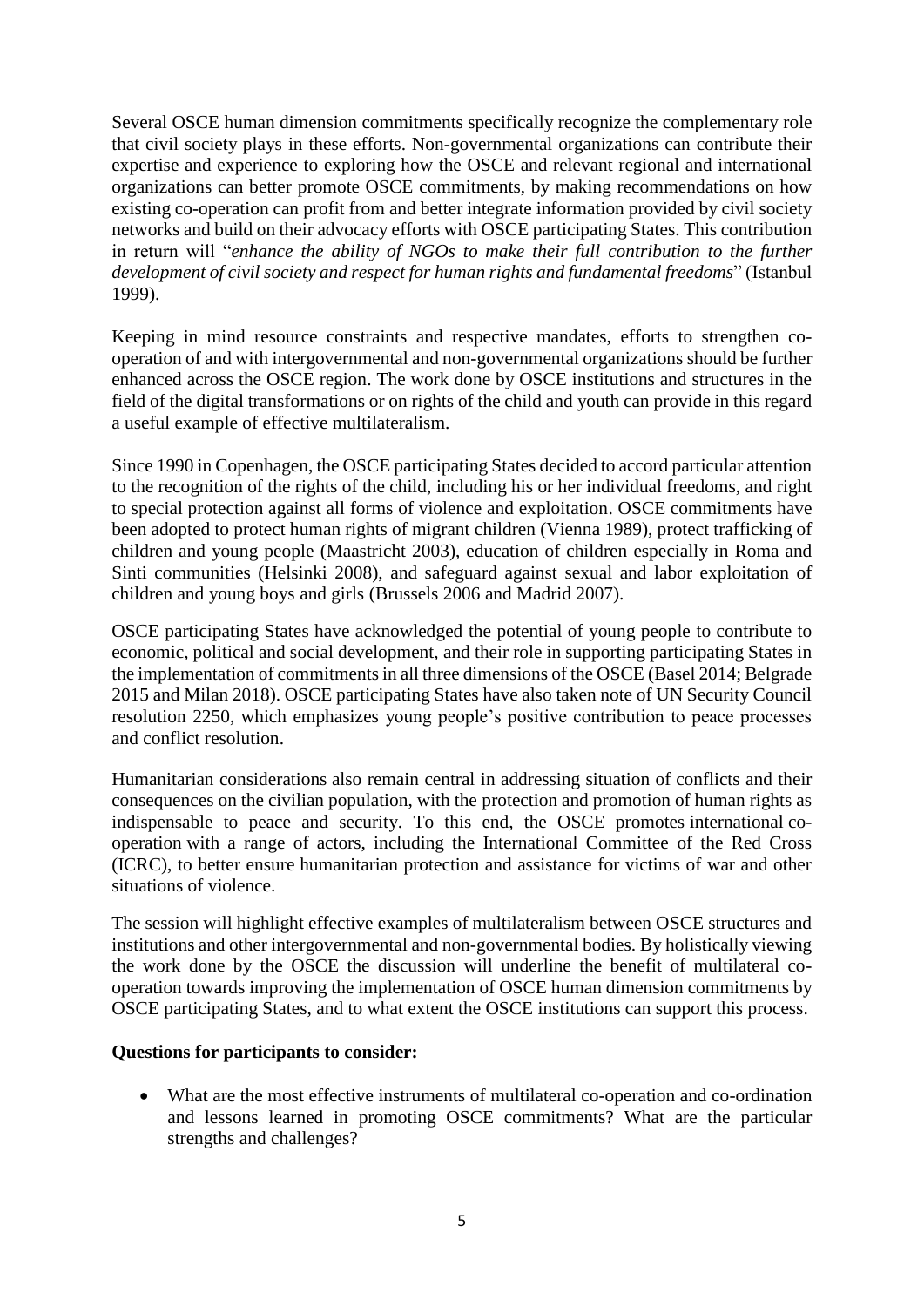- What are the challenges and what are the good practices we need to consider when promoting the establishment of multilateral co-operation platforms in the field of human rights in the OSCE region?
- Are there gaps in co-operation arrangements between the OSCE and key regional and international organizations? If so, how can they be best addressed?

| $13.00 - 14.00$ | <b>Side Events</b> |
|-----------------|--------------------|
|                 |                    |

# **14.30 – 16.30 SESSION III: Digital diplomacy and activism for human rights**

As new technologies increasingly affect our lives, the effective delivery of OSCE human dimension commitments requires consideration of both the opportunities and challenges for human rights posed by those technologies and their use. In many ways, digital technologies have strengthened the enjoyment of human rights and provided a new platform for democratic engagement, by facilitating sharing and access to relevant information, enhancing human rights education opportunities, and allowing to identify and document human rights violations. At the same time, digital technologies can also have a negative impact on a range of human rights and fundamental freedoms. The protections for human rights and fundamental freedoms need to be adhered to independent of the technologies applied.

International co-operation between national, regional and non-governmental organizations in the field of human rights is also increasingly shaped by digital technologies, posing opportunities and channels to the ways diplomacy and activism are conducted. Alongside traditional methods of diplomacy, digital technology has largely revolutionised the way diplomacy is conducted and international co-operation takes shape today, including with respect to human rights. State representatives use digital tools in their daily work, from negotiations and representation, to communication and policy analysis. Although the most common is the use of social media for public diplomacy (e.g. Twitter diplomacy), digital tools have a much more substantial impact on other functions of diplomacy – from online meetings to data analysis towards policy making.

At the same time, as increasingly witnessed in recent years, human rights activists have greatly benefitted from the use of digital communication technologies to amplify their message, build associations and networks, share opinions and ideas, learn and act upon their rights. Various digital human rights campaigns testify to the ways digital activism has proved to be a powerful means of grassroots mobilization and provides new ways to promote awareness and create support. However, there is a tension between the enhanced ability of people to defend rights and pursue justice claims and the ability of states and others to engage in unprecedented tracking and surveillance.

One of the positive aspects of digital technologies applied to diplomacy and activism for human rights is the ability to foster two-way communication between state representatives and human rights defenders. In the same way, social media has allowed diplomats and State leaders to easily extend their diplomatic networks and build strategic relationships. This is the case of the Digital Diplomacy Coalition (DDC), founded in 2012 to connect diplomatic representatives